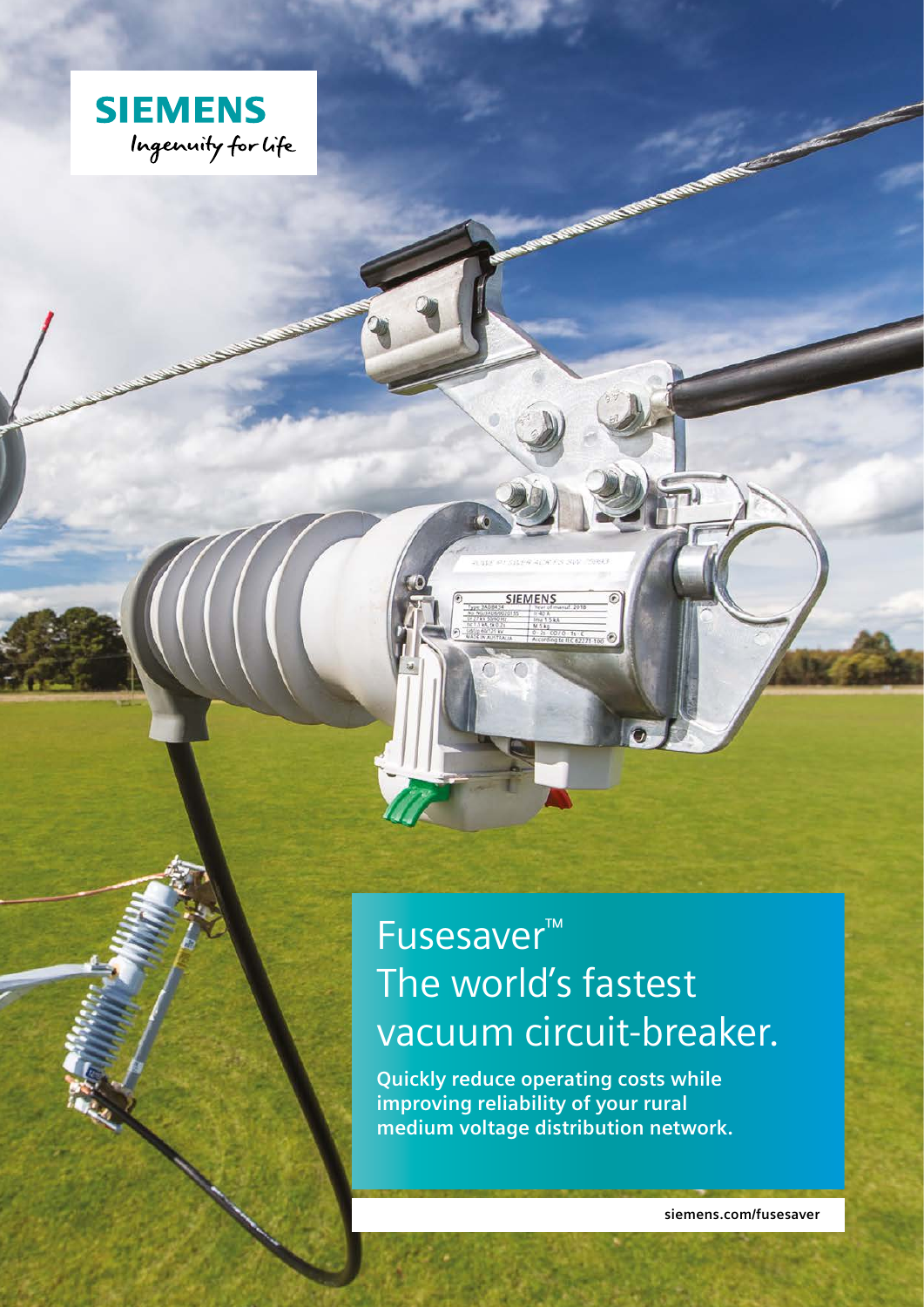

# Minimise the impact of temporary faults on rural overhead lines

Fusesaver™ is the world's fastest medium-voltage (MV) outdoor vacuum circuit-breaker. It is the most cost-effective solution for optimising reliability while lowering operating costs of rural overhead MV networks. The smart device is capable of removing virtually all impacts of temporary faults.

The small footprint and light weight of the Fusesaver™ enable quick and easy installation and fast commissioning. Self-powered from line current, the circuit breaker has the capability for multi-phase fault clearance for both transient and permanent faults. The smart system provides wireless connectivity for remote access and can be easily integrated into a utility's SCADA network via a Remote Control Unit (RCU).

**Fusesaver™ can detect, open and clear a fault in as little as one-half cycle (10 ms) and is configurable to either protect or replace the fuse.** 

- Fusesaver™ can be installed in series with the fuse. When it senses a fault current, it will open before the fuse can melt, and clear a transient fault. Then the Fusesaver™ closes again reconnecting supply. If the line is still faulted, the fuse will now operate to clear the permanent fault. This is the traditional Open-Close (OC) Fusesaver™ approach.
- Fusesaver™ can replace the fuse altogether. When installed in this manner, the Fusesaver™ can perform the same Open-Close functionality to clear a transient fault but can also perform a second "Open" operation (OCO) to clear a permanent fault.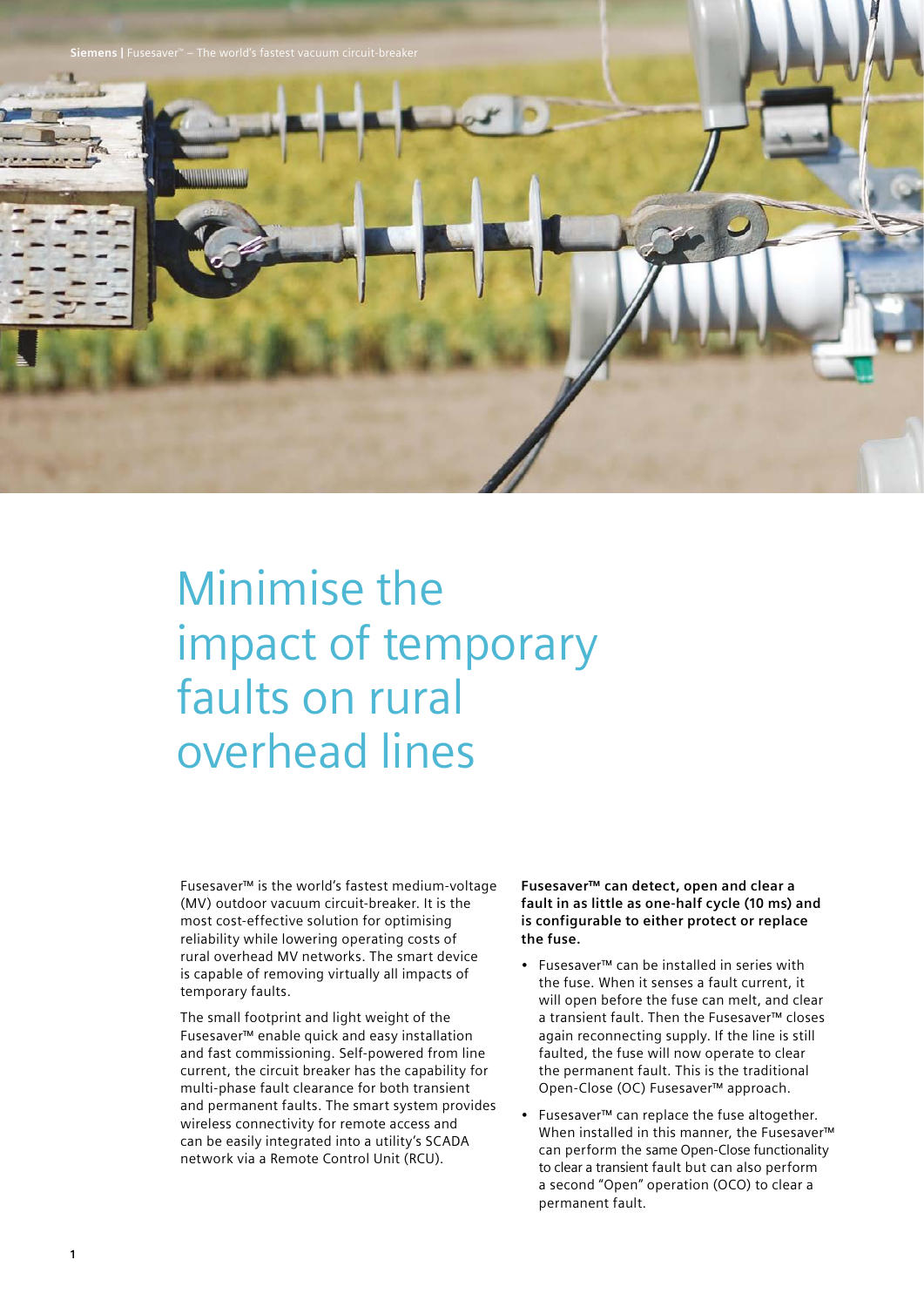

# Key benefits



## **Increased network reliability**

• Minimise impacts of transient and permanent faults



#### **Fast return on investment and less operating costs**

- Low capital cost
- Low installation cost
- Fewer crew callouts
- Reduced cost of outages (SAIFI and SAIDI)



## **Fast and easy line installation**

- Install in less than 30 min per phase
- Multiple mounting options



### **Minimising the risk of arcs igniting fires**

- Reduction of arc energy
- Inhibit reclose via SCADA



## **Higher customer satisfaction**

• Reduce the number and duration of power outages



### **Improved operator safety**

- Ultra-fast fault clearing in 10 ms
- No direct contact with the unit while in service
- Time delay feature to clear the area during load break and pick-up



#### **Configurable protection**

• Simple coordination with upstream and downstream devices



#### **Future proof asset**

- Wireless connectivity to SCADA via Remote Control Unit (RCU)
- Reconfigure and update while in service
- Remote data access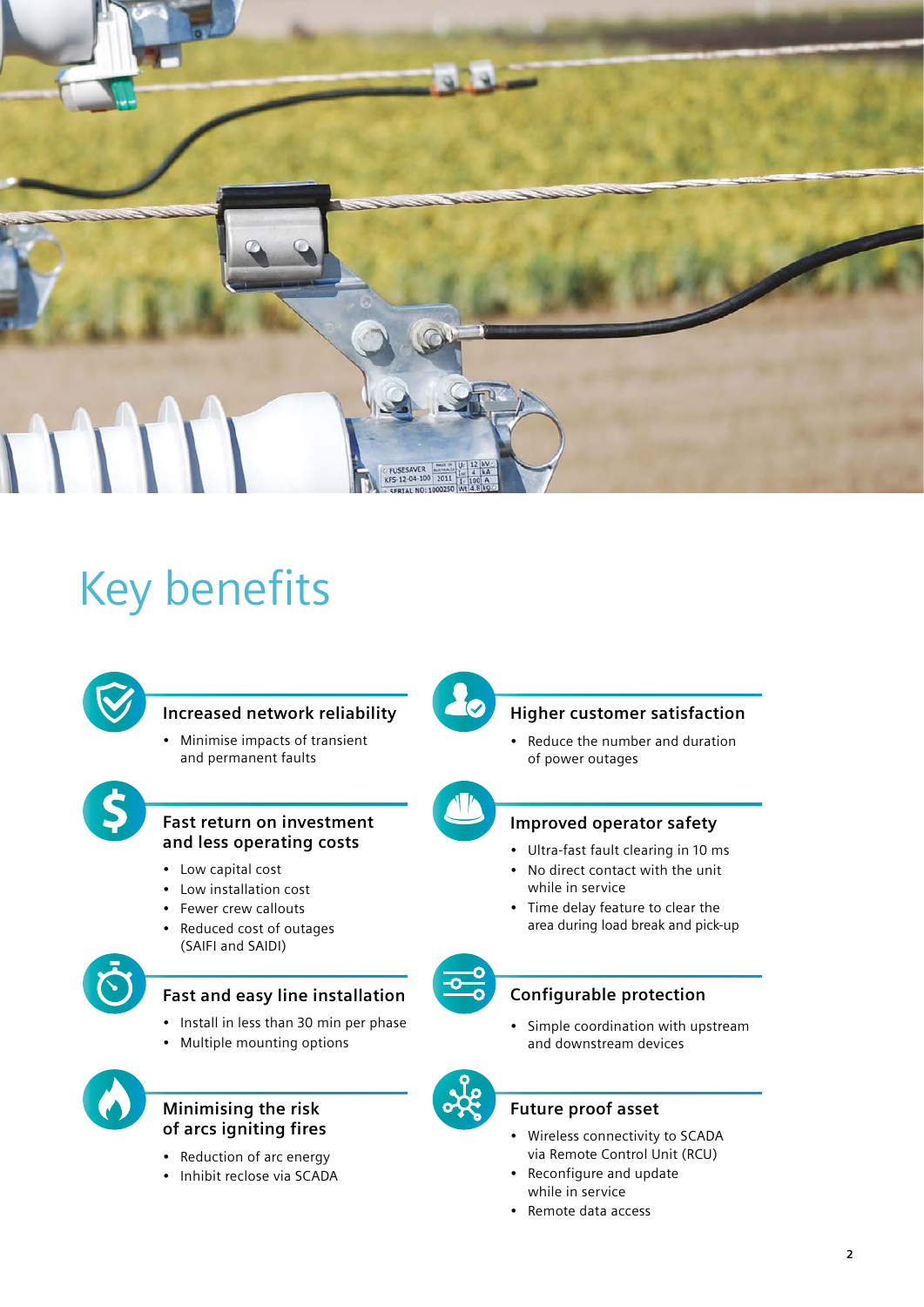# Fusesaver™ , the ingenious system

Developed as part of an integrated system of tools and accessories, Fusesaver™ minimises installation and operating costs. All system components work together, which permits easy installation, fast commissioning, and reliable operation in all conditions.

Due to its advanced design, the electrically floating device is designed to hang directly from the line. With no earth connection, it has no electrical stresses on its insulators, ensuring long life. While harvesting and storing energy from line current, it doesn't rely on a separate power source. Faults are detected with a cutting-edge, high-speed protection algorithm which results in unsurpassed ultra-fast fault clearing in as little as 10 ms.

A typical Fusesaver™ installation includes the following items for each phase:

- Fusesaver™
- Communications Module
- Mounting kit
- Bird guard

Configuration of the unit is achieved through a wireless connection to the PC application Siemens Connect.

# Industry-leading technology for advanced protection

Fusesaver™ represents a quantum leap in reclosing technology by showcasing an exceptionally compact design and low capital cost.

The fully integrated unit contains a vacuum interrupter driven by a magnetic actuator. The external insulation is high-grade silicone rubber and the mechanism housing marine grade aluminium for long outdoor life.

# **Communications** Module

The Communications Module plugs into the Fusesaver™ and provides a short-range wireless link between the circuit-breaker and other devices. While in use, settings can be simply changed, data can be downloaded and firmware upgraded via Siemens Connect. The built-in battery of the Communications Module supplies a back-up energy source to the Fusesaver™ during periods when there is no line current.

The battery of the Communications Module can provide backup power for up to 10 days\* and is recharged from even the minimum rated current to self-power the Fusesaver™. When required, the battery cells can be easily removed and exchanged via the access panel.

#### **The Communications Module enables:**

- Multi-phase protection: Grouped Fusesaver™ can communicate with each other.
- The download of event log from the Fusesaver™.
- Manual operation using the Siemens Connect PC application or the exposed trip-and-close actuators under the module.
- Energy supply from the module's rechargeable battery if the line is dead.
- Integration into the smart grid via the utility's SCADA system with the use of a Remote Control Unit (RCU).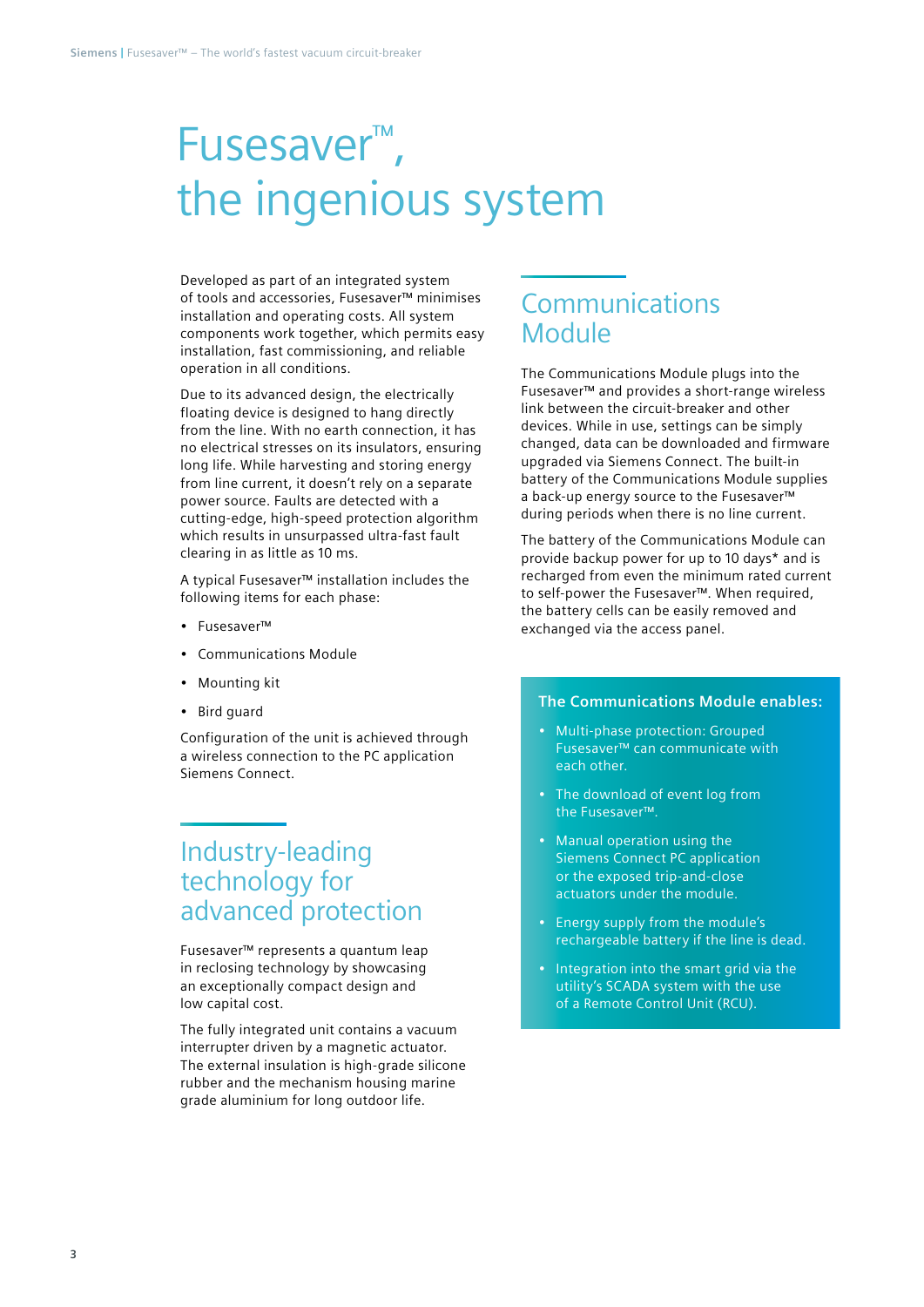

# Remote Control Unit (RCU)

The RCU is an optional addition to the Fusesaver™ system. It allows an easy SCADA integration to monitor and operate the Fusesaver™ conveniently from the control room. The robust unit is manufactured from powder-coated stainless steel and contains a microprocessor and a shortrange radio to communicate with the Fusesaver™. When fitted with a long-range radio or modem, the pole-mounted RCU can connect with the SCADA control centre using the DNP3 protocol.

# Siemens Connect

Siemens Connect is a PC application using a USB antenna to interface wirelessly with the Fusesaver™. It can:

- Configure and control the Fusesaver™ during commissioning
- Readout of fault data and line currents to assist with fault location
- Manual trip and close control of the Fusesaver™
- Download of event records and statistics for off-line analysis

| Suitable for<br>overhead<br>distribution<br>networks<br>up to 27KV | <b>Ratings</b>                                      |                | Low<br>range | <b>Standard</b><br>range | <b>High</b><br>range |
|--------------------------------------------------------------------|-----------------------------------------------------|----------------|--------------|--------------------------|----------------------|
|                                                                    | Minimum line current for operation                  | A              | 0.15         | 0.50                     | 1.00                 |
|                                                                    | Rated current                                       | $\overline{A}$ | 40           | 100                      | 200                  |
|                                                                    | Rated line charging current                         | A              | 20           | 20                       | 20                   |
|                                                                    | Rated short-circuit breaking currentl <sub>sc</sub> | kA             | 1.50         | $\overline{4}$           | 6.30                 |
|                                                                    | Rated short-circuit making current/ <sub>peak</sub> | kA             | 3.75         | 10.40                    | 16.40                |
|                                                                    | Rated short-time current                            | kA             | 1.50         | $\overline{4}$           | 6.30                 |

*\* Battery performance varies depending on operation, configuration, discharge cycle, settings and features utilised, as well as ambient temperature.*

**Remote Control Unit**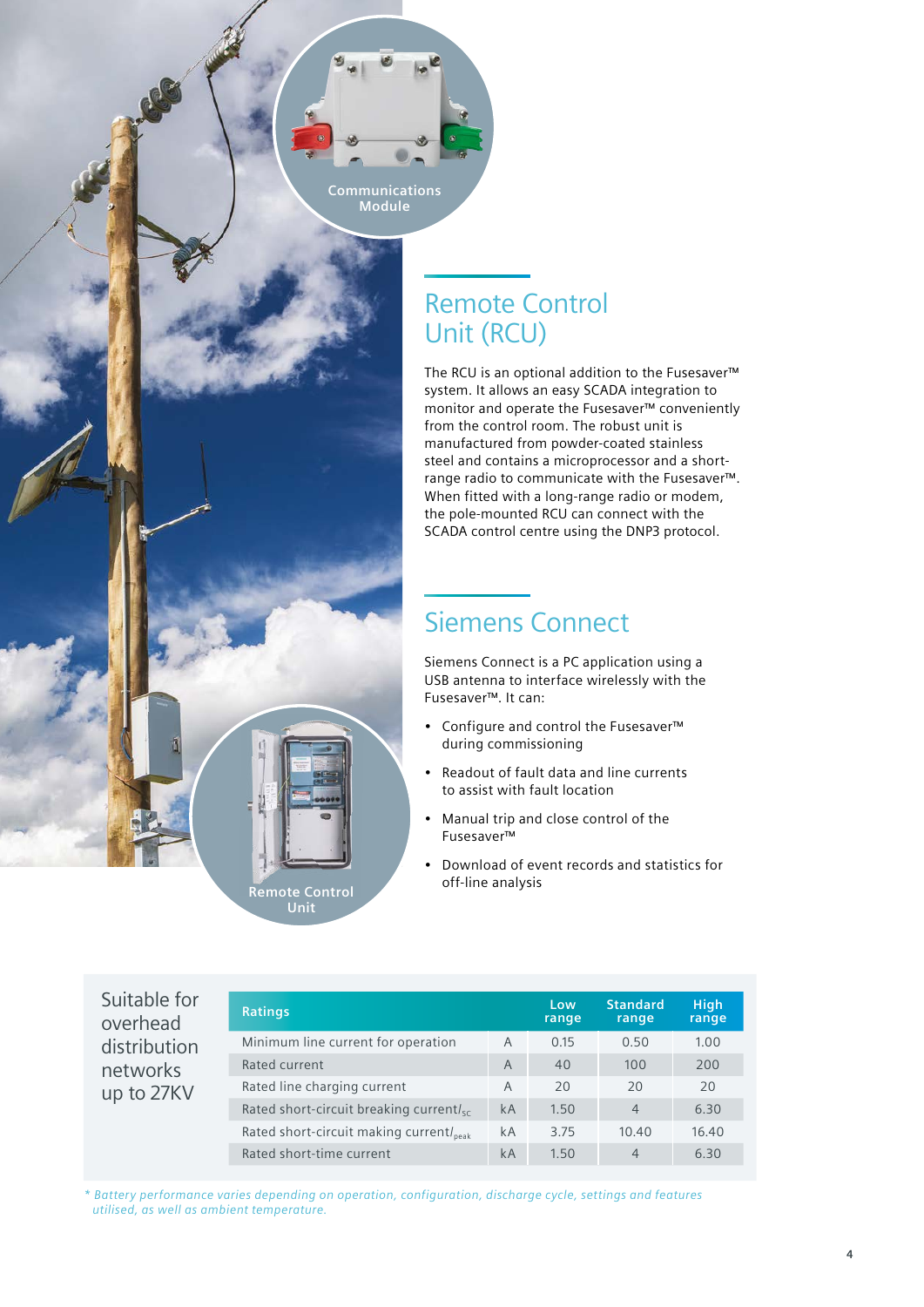# **Features**



**Half-cycle switching (10 ms)**

- **Smart grid-ready with Communications Module**
- **Self-powered from low line current (as little as 0.15 A)**

## **Rechargeable battery back-up**

## **Wireless connectivity**

- Multi-phase protection trip and reclose
	- Protection operation via peer-to-peer communication
	- Synchronous manual operation via peer-to-peer communication



## **Rated for load break and fault make for manual switching**

• Delayed operation for manual open/close for load break and load pick-up



### **Configurable protection**

- Multiple curves
- Inrush restraint
- Cold load protection

**Unique compact design and lightweight (5.5 kg)**



## **Multiple mounting options**

• Line clamping, cross-arm, pole mounting

### **SCADA connection via Remote Control Unit (RCU)**

• DNP3 serial and IP communications protocol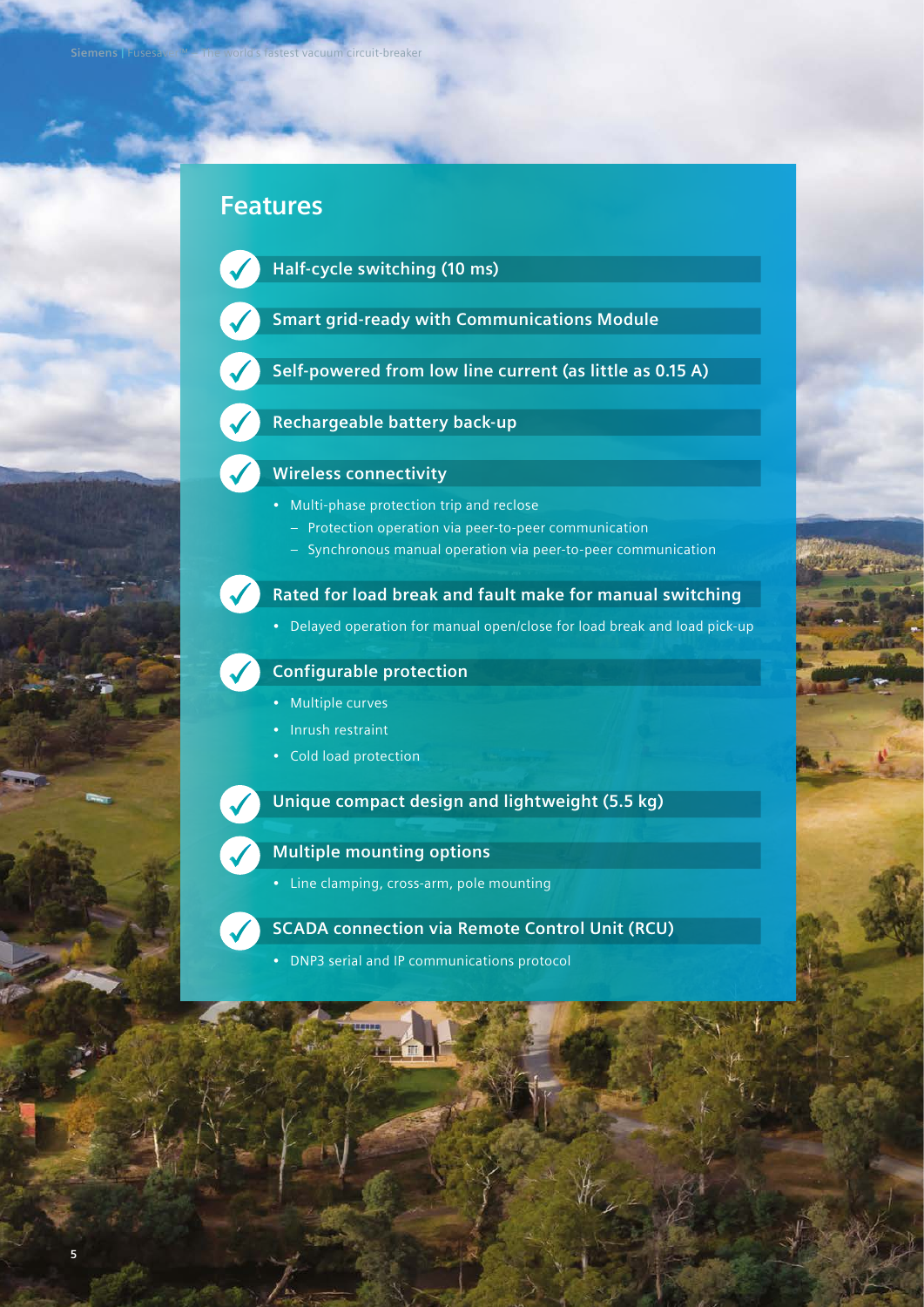

# Minimising the risk of wildfires

With just a spark from an electrical arc a wildfire can be ignited, affecting landscapes and lives for years. On extreme risk wildfire days, it is critical to eliminate any probability of faults on the electrical network igniting a fire.

- Fusesaver™ uses an encapsulated vacuum interrupter for fault clearance. Compared to traditional fuses, it doesn't **expel molten material** when operating.
- The **unique fault clearing time** of the Fusesaver™ greatly reduces the probability of an electric arc igniting a fire.
- The RCU allows the utility to change protection settings and to disable reclosing of the Fusesaver™ **remotely over SCADA** on extreme risk fire days.
- Single phase protective devices, such as fuses, can cause instabilities on networks using resonant earthing schemes. Fusesaver™ provides a **synchronised three-phase switching** operation for both protection and manual switching activities.

# Reliability

A single blown fuse in a remote location can result in long outage periods for customers and high costs to replace the fuse. Typically 80% of faults on overhead lines are transient and can be cleared by the Fusesaver™ rather than creating a permanent outage when the fuse blows. Avoid the following costs:

- The time and cost of the line crew to drive to the site, patrol the line, replace the fuse and then return to base. This task can take hours, and the cost of a single truck roll may easily exceed \$1,000 per outage.
- Regulatory penalty costs for lost customer minutes of supply can be as high as \$2 per customer minute lost. A rural line with 100 customers without power for 120 minutes could cost as much as \$24,000 per sustained outage.
- Lost revenue due to less consumed energy by end customers.

A single Fusesaver™ installation can pay for itself with the first saved fuse and typically has a return on investment under two years.